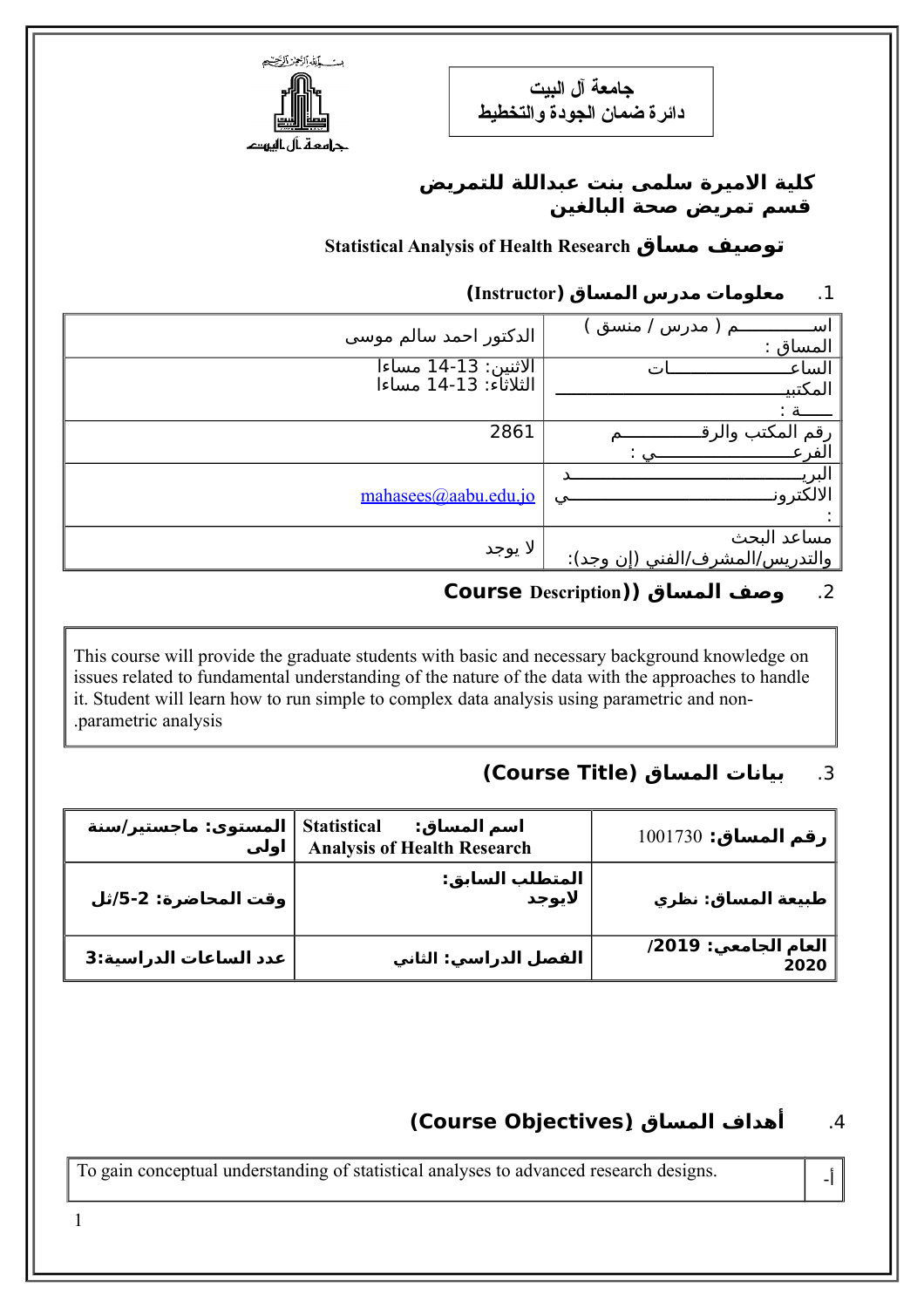To gain practical experience in the interpretation and communication of statistical data.

-ج To learn measurement of variables

-د To assess the reliability and validity of the obtained measurement.

ح- To apply your learning in a practical manner by (a) entering data, (b) conducting a statistical analysis of the instrument's psychometric properties, and (c) reporting your results in a final paper.

#### **(Intended Student Learning Outcomes) التعلم ماخرجات** .5 **(المعرفة والمهارات والكفايات)**

يفترض بالطالب بعد دراسته لهذا المساق أن يكون قادرا على:

ب -

### **Knowledge**

**1.** To learn measurement of variables

### **Cognitive Skills**

- **2.** To gain conceptual understanding of statistical analyses to advanced research designs.
- **3.** To assess the reliability and validity of the obtained measurement.
- **4.** Interpersonal Skills & Responsibility
- **5.** Illustrate effective and academic relationship with other students and lecturers.
- **6.** Show an appropriate acceptance to lecturer's directions, corrections and evaluation

#### **Psychomotor**

**7.** To gain practical experience in the interpretation and communication of statistical data.

**8.** To apply your learning in a practical manner by (a) entering data, (b) conducting a statistical analysis of the instrument's psychometric properties, and (c) reporting your results in a final paper.

| الموضـــوع                                         | الأسبوع         |
|----------------------------------------------------|-----------------|
| Introduction to course requirements and materials. | الأول (4/2)     |
| Getting to know SPSS                               | $(11/2)$ الثانی |
| Data entry and cleaning                            | $(18/2)$ الثالث |
| Descriptive statistics                             | الرابع (25/2)   |
| <b>Descriptive Statistics</b>                      | الخامس (3/3)    |
| <b>Descriptive Statistics</b>                      | $(10/3)$ السادس |
| Exploring relationships: Correlation               | السابع (17/3)   |

## .6 **ماحتوى المساق(Content Course(**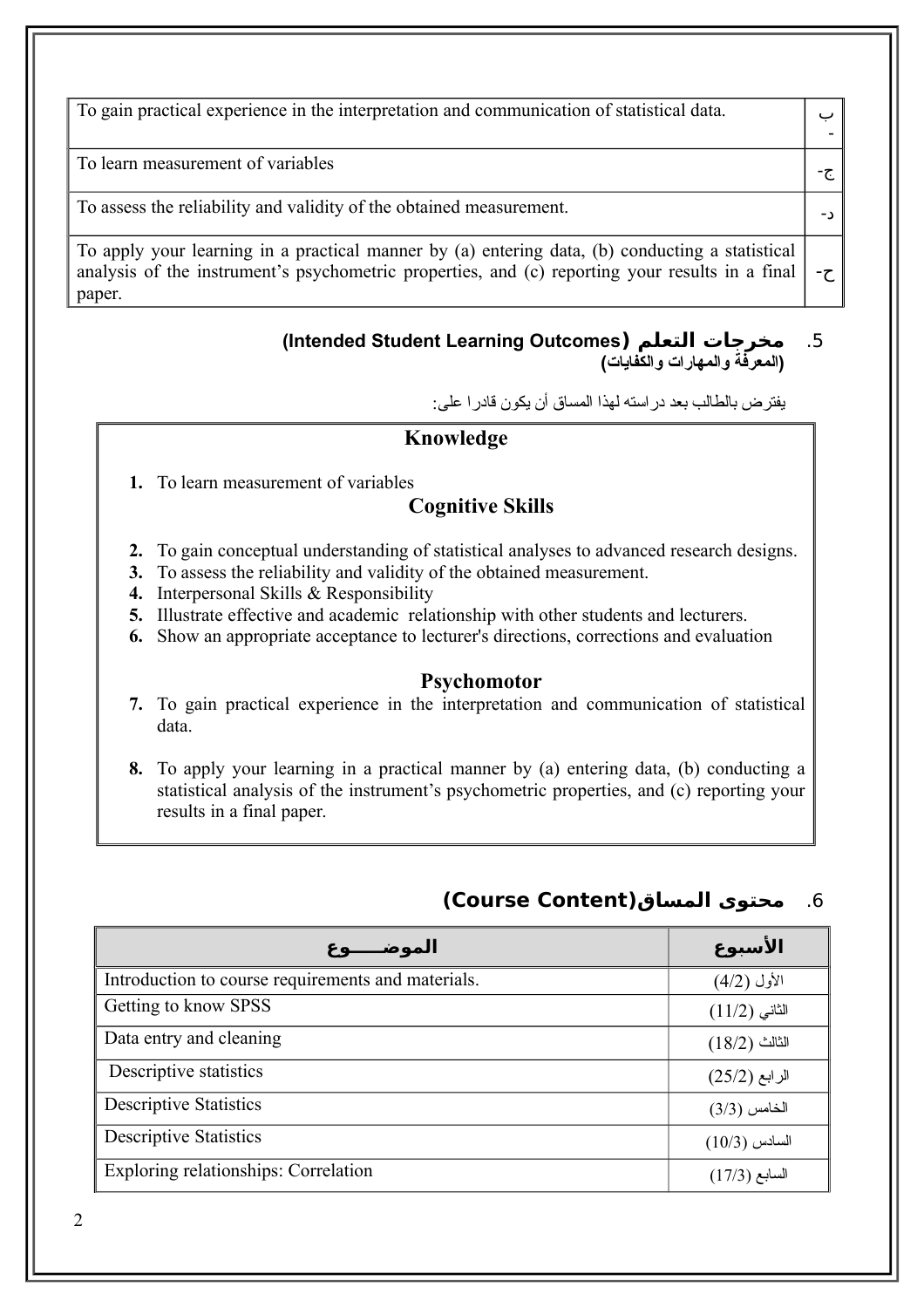| Comparing groups: t test                                               | الثامن (24/3)     |
|------------------------------------------------------------------------|-------------------|
| Comparing groups: ANOVA                                                | التاسع (31/3)     |
| <b>Midterm Exam</b>                                                    |                   |
| Exploring relationships: multiple regression                           | العاشر (7/4)      |
| <b>Factor Analysis</b>                                                 | الحادي عشر (14/4) |
| Non parametric tests                                                   | الثاني عشر (21/4) |
| Writing and reporting the statistical findings                         | الثالث عشر (28/4) |
|                                                                        | الرابع عشر (5/5)  |
| $D_{\alpha}$<br>$9/5$ 2020<br>الامتحان النهائي:<br><b>/Final Exams</b> |                   |
|                                                                        |                   |

#### **.7 استراتيجيات التعليم والتعلم وطرق التقويم Teaching and learning Strategies and Evaluation) (Methods**

| <b>التقويم∭هياس</b><br>(امتحان/عروض<br>صفية/مناقشة/واًجبات)            | انش<br>ـطة<br>التعل<br>A | استراتيجيا<br>ت التدريس                                | مخرجات التعلم                                                                                                                                                                                                         | ت              |
|------------------------------------------------------------------------|--------------------------|--------------------------------------------------------|-----------------------------------------------------------------------------------------------------------------------------------------------------------------------------------------------------------------------|----------------|
| Exam (Assay<br>questions); SPSS lab<br>Assignments,<br>Critique papers |                          | Lectures, Lab<br>demonstration,<br>Group<br>discussion | To gain conceptual understanding of<br>statistical analyses to advanced research<br>designs.                                                                                                                          |                |
| Exam (Assay<br>questions); SPSS lab<br>Assignments,<br>Critique papers |                          | Lectures, Lab<br>demonstration.<br>Group<br>discussion | To gain practical experience in the<br>interpretation and communication of<br>statistical data.                                                                                                                       | $\overline{2}$ |
| Exam (Assay<br>questions); SPSS lab<br>Assignments,<br>Critique papers |                          | Lectures, Lab<br>demonstration.<br>Group<br>discussion | To learn measurement of variables                                                                                                                                                                                     | 3              |
| Exam (Assay<br>questions); SPSS lab<br>Assignments,<br>Critique papers |                          | Lectures, Lab<br>demonstration,<br>Group<br>discussion | To assess the reliability and validity of the<br>obtained measurement.                                                                                                                                                | $\overline{4}$ |
| Exam (Assay<br>questions); SPSS lab<br>Assignments,<br>Critique papers |                          | Lab<br>demonstration                                   | To apply your learning in a practical manner<br>by (a) entering data, (b) conducting a<br>analysis of the instrument's<br>statistical<br>psychometric properties, and (c) reporting<br>your results in a final paper. | $\overline{5}$ |
| Participation                                                          |                          | Lectures, Lab<br>demonstration,<br>Group<br>discussion | Illustrate effective and academic<br>relationship with other students and<br>lecturers.                                                                                                                               | 6              |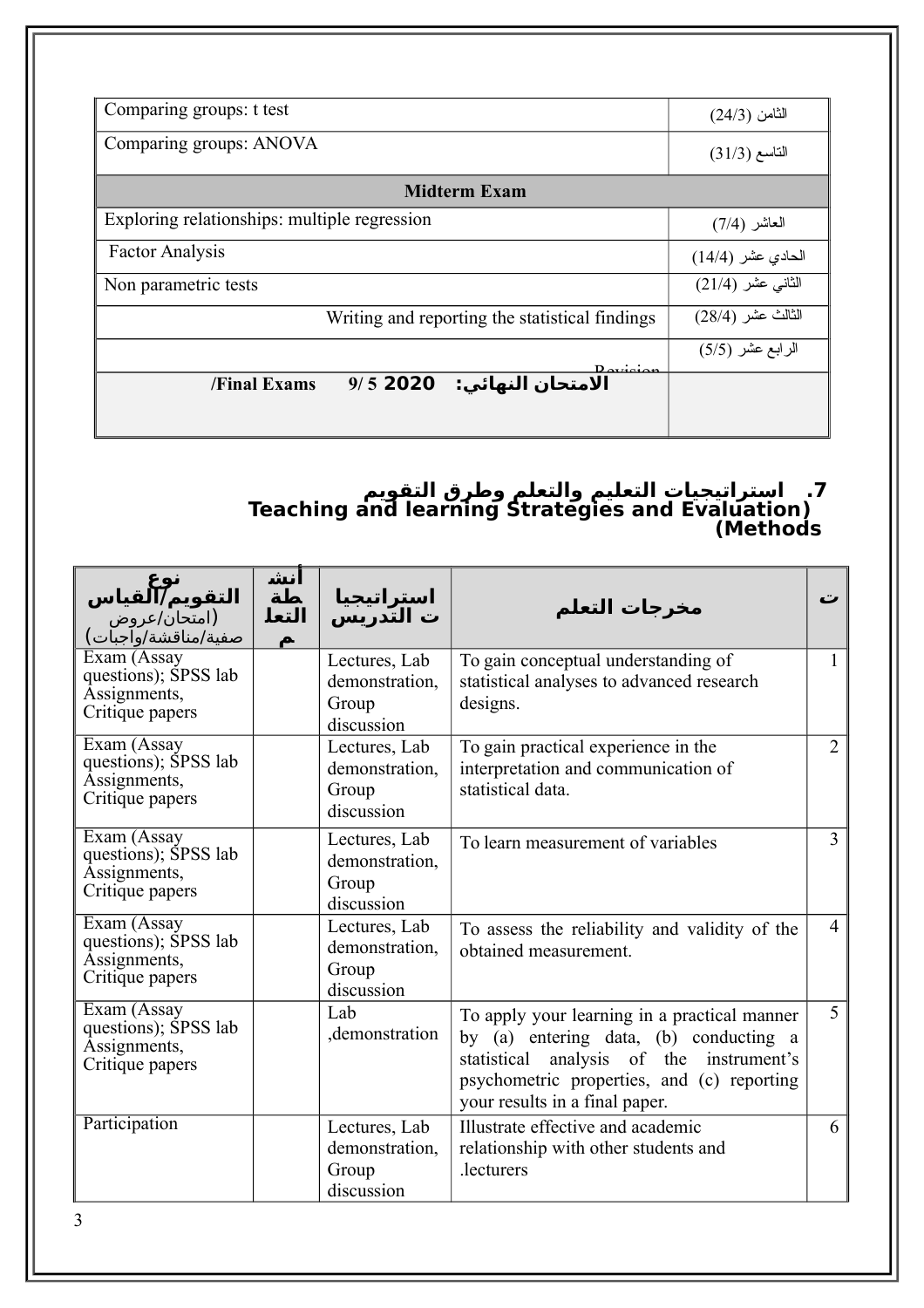| Participation | Lab            | Show an appropriate acceptance to lecturer's | − |
|---------------|----------------|----------------------------------------------|---|
|               | demonstration, | directions, corrections and evaluation       |   |
|               | Group          |                                              |   |
|               | discussion     |                                              |   |

|                         |                              | تقييم الطلبة (Assessment)<br>.8                                                                                  |
|-------------------------|------------------------------|------------------------------------------------------------------------------------------------------------------|
| توزيع الدرجات لكل أسلوب | توقيت التقييم                | الأساليب المستخدمة                                                                                               |
| 30                      | خلال الفصل                   | <b>Assignments</b><br>Each student will be asked to submit<br>several practical assignments for data<br>analysis |
| 20                      | الأسبوع التاسع               | <b>Mid-term Exam</b>                                                                                             |
| 10                      | خلال الفصل                   | Class preparation $\&$ participation                                                                             |
| 40                      | أسبوع الامتحانات<br>النهائية | Final Exam includes assay questions<br>$(25%)$ and critique paper $(15%)$                                        |
| 100                     |                              | <b>Total Grade</b>                                                                                               |

# .9 **الكتاب المقرر (Book Text(**

| SPSS Survival manual                                        | المرجع الرئيس               |
|-------------------------------------------------------------|-----------------------------|
| Julie Pallant                                               | المؤلف                      |
| Open University Press; 6th edition edition (April 16, 2016) | الناشر                      |
| 2016                                                        | السنة                       |
| 6 <sup>rd</sup>                                             | الطبعة                      |
| NA                                                          | الموقع الالكتروني<br>للمرجع |
|                                                             |                             |

#### .10 **المراجع الضافية (References)(وتشمل الكتب والبحوث المنشورة في الدوريات او المواقع اللكترونية)**

| Field, A. (2018). Discovering Statistics Using SPSS, 5th edition. SAGE Publications Ltd                        |  |
|----------------------------------------------------------------------------------------------------------------|--|
| <b>Harris, M. &amp; Taylor, G. (2008). Medical Statistics Made Easy, 2nd edition. Scion</b><br>Publishing Ltd. |  |
|                                                                                                                |  |

| <b>Additional Notes</b> |                                                                                                                                                 |  |
|-------------------------|-------------------------------------------------------------------------------------------------------------------------------------------------|--|
| <b>Critique Paper</b>   | Each student will be asked to critique the statistical methods used to<br>analyze the data in a published article that will be provided to you. |  |

4